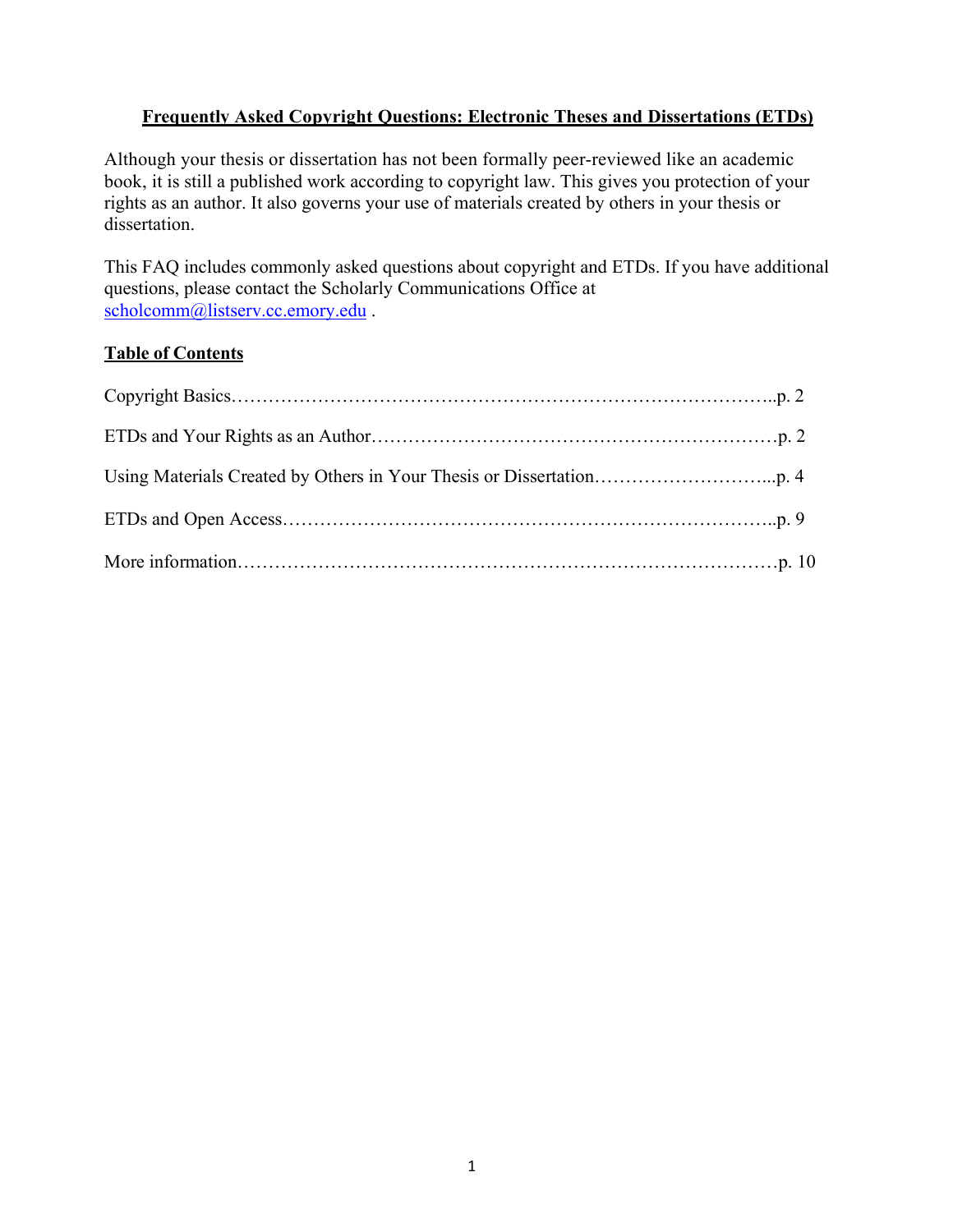### **Copyright Basics**

### **1. What is copyright?**

Copyright is a federal law that gives creators exclusive rights to control the use of their work for a period of time. These rights include…

- The right to reproduce a work
- The right to distribute a work
- The right to create a derivative work
- The right to publicly perform a work
- The right to publicly display a work

If someone wishes to reproduce a copyright protected work, they need to get permission from the creator.

### **2. Do you always need to get permission to use a work?**

No. The law includes exemptions for the use of copyrighted works in certain situations, such as the fair use exemption. For more information on fair use, see question #3 under *Using Materials Created by Other*.

### **3. How long does copyright protection last?**

Copyright protection occurs automatically at the moment of creation – you don't need to register your work or include a copyright notice. Currently, the term of copyright protection is the life of the creator plus 70 years. When the copyright term expires, the work enters the public domain and can be used without permission.

### **ETDs and Your Rights as an Author**

### **1. Am I the copyright owner of my thesis or dissertation?**

Yes. Once you create a work that is "fixed in a tangible medium of expression", copyright protection begins. As the creator, you are the copyright owner of that work. For example, once you save your thesis or dissertation to your laptop or Google Drive, it is copyright protected. No additional steps are necessary.

Emory University does not claim any copyright in the theses and dissertations produced by Emory students.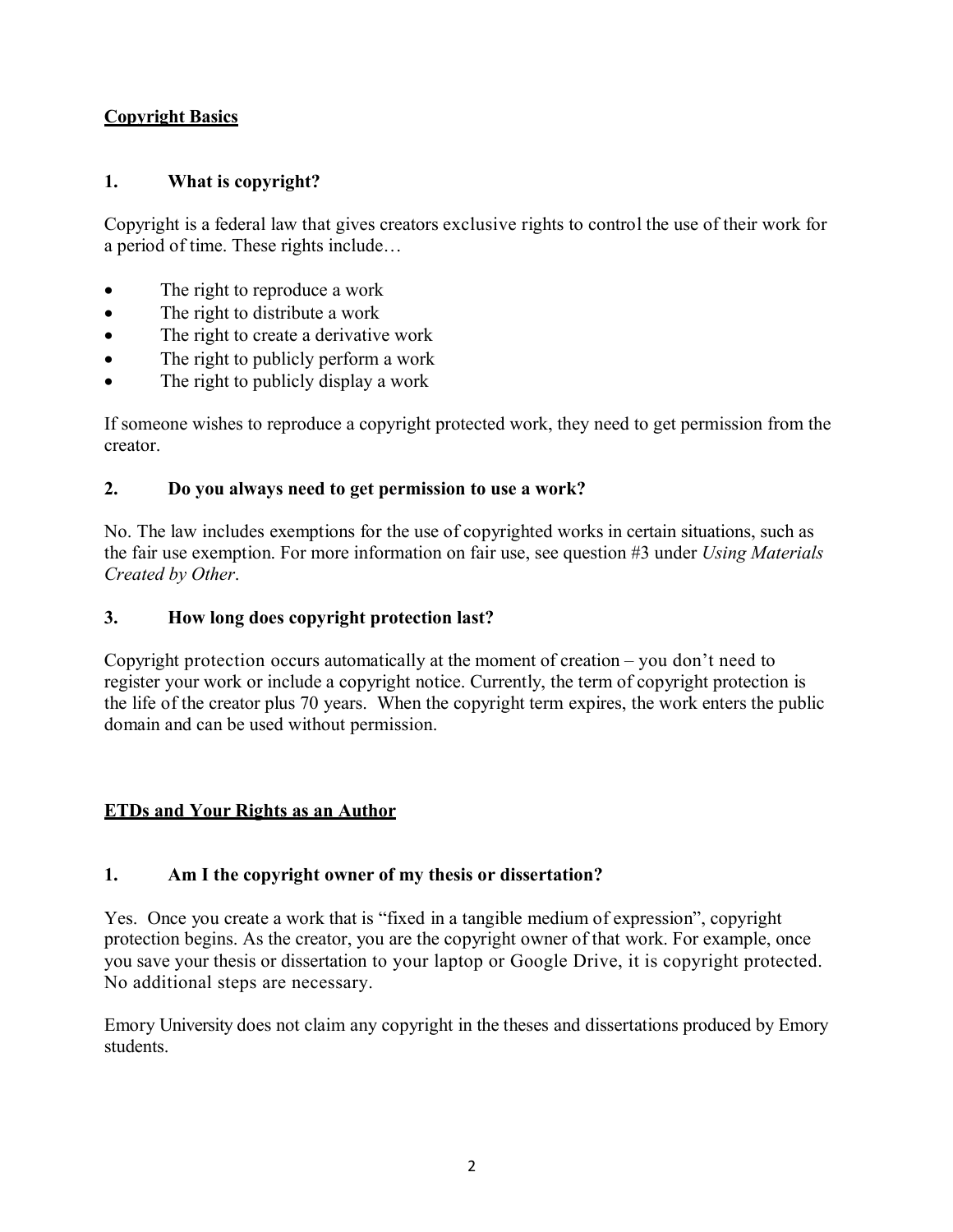## 2. **Should I register my copyright?**

Registration is not required for copyright protection. However, registering a work with the U.S. Copyright Office offers benefits.

1. Registration creates a public record of the claim to copyright ownership and deposits a copy of the work in the Library of Congress.

2. Registration is required before a copyright owner can file a lawsuit for copyright infringement.

3. Registration within three months of publication or before an infringement takes place lets a copyright owner to ask for statutory damages and attorney's fees. Statutory damages for copyright infringement can be up to \$150,000 per infringement.

As the copyright owner, it is your choice whether to register a work.

## 3. **How do I register my copyright?**

You can register your work on the U.S. Copyright Office website, https://www.copyright.gov/.

If you are submitting to ProQuest, you can choose to have ProQuest register your copyright for you. You will need to complete the appropriate section of the ProQuest submission form and pay the appropriate fee.

## 4. **What is Creative Commons?**

Creative Commons is a nonprofit dedicated to making it easier for people to share and build upon the work of others while still respecting copyright law. The Creative Commons has developed a set of licenses to help you keep your copyright while allowing certain uses of your work—a "some rights reserved" copyright. For more information about the six main licenses offered, see http://creativecommons.org/about/licenses/

## 5. **Can I put a Creative Commons license on my thesis or dissertation?**

Yes, you can choose to share your thesis or dissertation under a Creative Commons (CC) license.

To pick and apply a CC license to your thesis or dissertation:

- Go to the CC license site https://creativecommons.org/choose/
- Answer the two questions at the top of the page
- Click on the license under "Selected License
- Copy the URL for that page
- Insert a Creative Commons license statement, including the URL, on the copyright notice page of your thesis or dissertation.
	- o For example, instead of:
		- © 2017 Your Name. All Rights Reserved.
	- o Insert:
	- o © 2017 Your Name. Licensed under a Creative Commons Attribution 4.0 License (http://creativecommons.org/licenses/by/4.0/)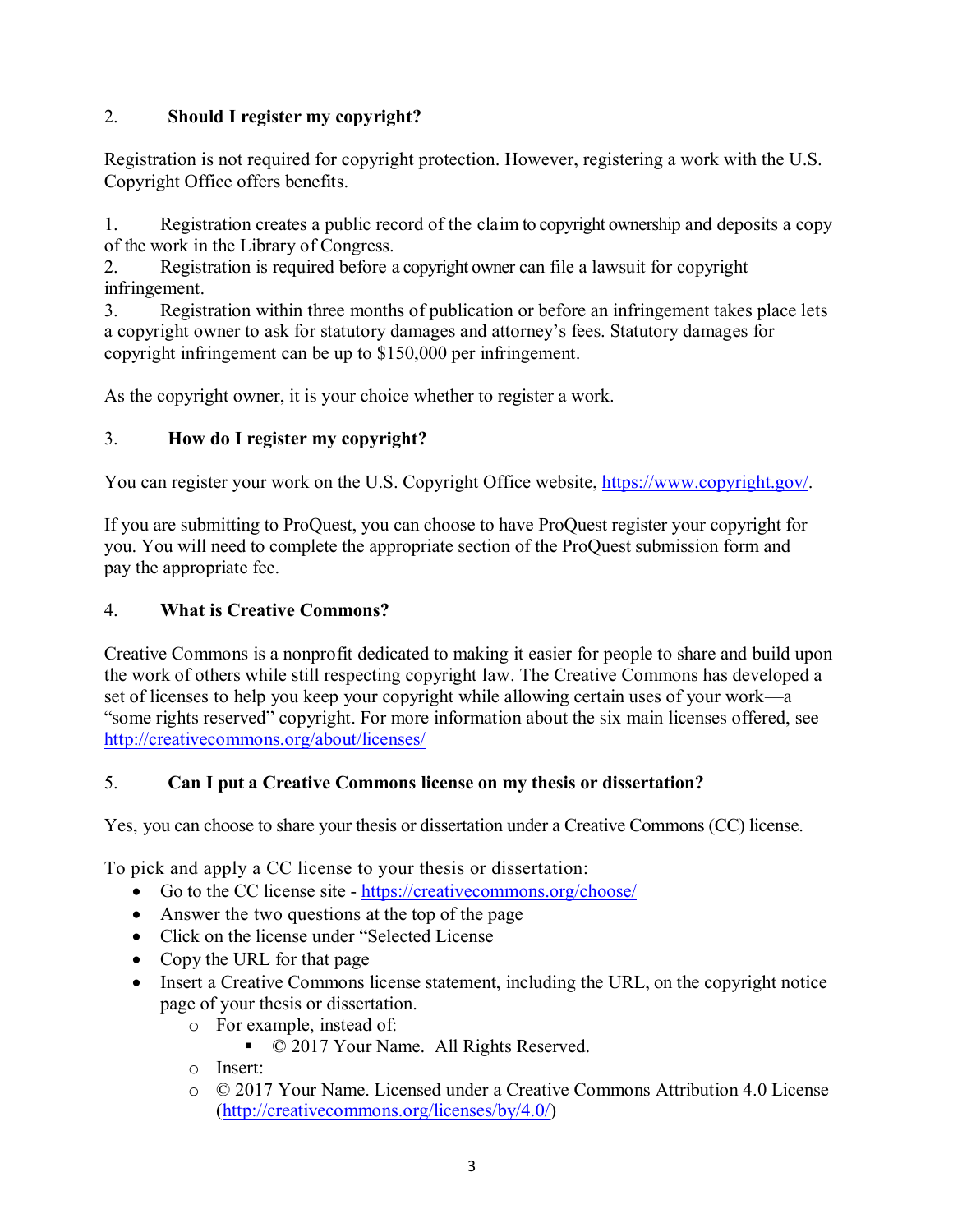## **Using Materials Created by Others in Your Thesis or Dissertation**

If your thesis or dissertation includes any text, audiovisual, or other material that you did not create or for which you no longer own copyright, either the material must be in the public domain or your use must fall under fair use. Otherwise, you must get permission from the copyright owner to include this material.

## 1. **Can I just cite the author of the material I am using, instead of getting permission?**

No. Scholarly uses of copyrighted works are not exempt from copyright law. Citation is not a defense to copyright infringement. Accurate citations help you avoid plagiarism, an ethical matter of intellectual honesty and integrity. Copyright law is a legal protection of expressions of ideas that allows creators to control how a work is used. The following examples illustrate how plagiarism and copyright overlap.

### Example A – Plagiarism Not Infringement

Imagine that you ask your advisor if you can include a poem that she wrote as an epigraph for your thesis or dissertation. As the copyright owner, she gives you permission, and you include the poem. However, you don't attribute the poem to your advisor in any citation. Legally, you have obtained permission and are not liable for copyright infringement claims. Ethically, you have plagiarized.

### Example B – Infringement Not Plagiarism

As in the above example, you want to use your advisor's poem as the epigraph to your thesis or dissertation. You include the poem and attribute it to your advisor. However, you never ask your advisor if you can include the poem as an epigraph. Ethically, you have not plagiarized. However, legally, you may be liable for copyright infringement.

### Example C – Both Plagiarism and Infringement

Again, you wish to include a poem written by your advisor as an epigraph to your thesis or dissertation. You include the poem without permission from your advisor and fail to attribute it appropriately. In this example, you have both plagiarized and infringed upon your advisor's copyright.

### 2. **Do I need to obtain permission to use materials created by others, such as text, images, music, or film, in my thesis or dissertation**?

You must obtain permission to use materials created by others if…

- these materials are protected by copyright and
- your use doesn't fall within fair use (see question  $#3$ )

Generally, any work published in the United States before January 1, 1923, is in the public domain and can be used without permission. Additionally, in the U.S., works created by employees of U.S. federal government acting in their official capacity automatically enter the public domain.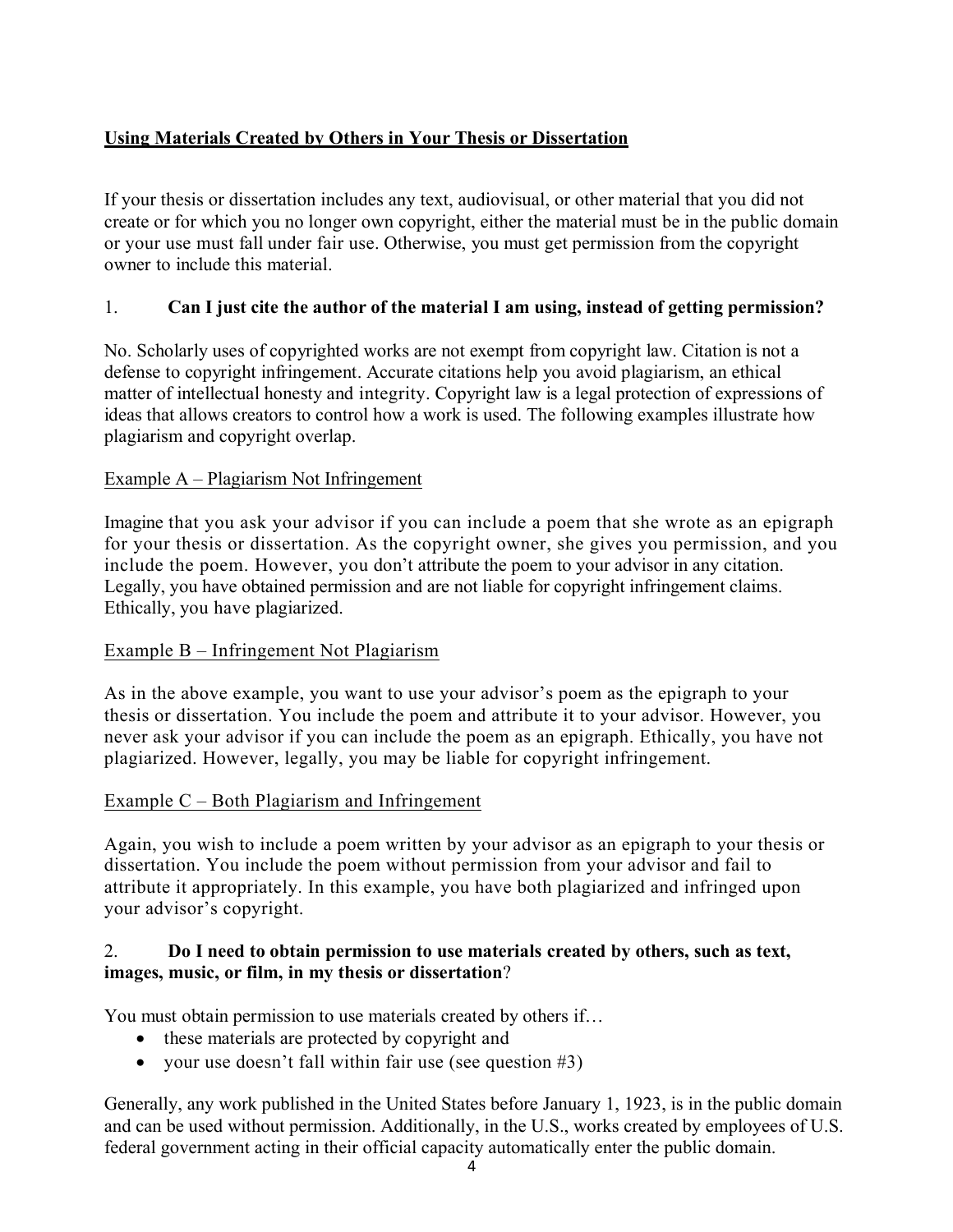To see if a work is copyrighted, you can use Peter Hirtle's chart, Copyright Term and the Public Domain or the Berkeley Law Samuelson Clinic's Public Domain Handbook.

# 3. **What is Fair Use**?

Fair use is an exemption to copyright law. It lets you use a copyrighted works without permission. For a use to be a fair use, the law requires a four-factor analysis of a use  $(17 \text{ U.S. Code } \S 107)$ . Fair use is meant to balance the rights of copyright owners with the rights of the public to reuse copyrighted works for public benefit. Fair use is **technologically neutral**, so the same analysis applies regardless of medium.

For more detailed information on fair use, please see the Scholarly Communications Office website.

# 4. **What kinds of things typically need permission?**

The following are examples of works that often require permission to be published in an ETD.

- Images, particularly from licensed resources like ArtStor, or from archives and museums
- Complex figures or infographics
- Articles or other materials you authored, but for which you no longer own copyright most common are journal articles where copyright was transferred to the publisher
- Long quotations of a page or more from a book
- Unpublished materials, such as personal letters, when the author died less than 70 years ago
- Poetry or music lyrics when used in their entirety or without comment or criticism
- Musical scores or sound recordings
- Computer Code without an open license

# 5. **How do I obtain copyright permission**?

If the material you want to use is not in the public domain and you can't make a fair use, you must request permission from the copyright owner. Getting permission can take time, so be sure to request permission well in advance of submission of your thesis or dissertation.

See the Scholarly Communications Office website for more information on locating the copyright owner and seeking permission.

# 6. **What do I do if I'm unable to locate or to contact a copyright owner?**

Consider using an alternative work instead. Is there another work that would illustrate the same purpose? If so, contact the copyright owner of the new work and ask permission to use that work in your thesis or dissertation. You may even be able to find a Creative Commons licensed substitute, which you could use without permission as long as you follow the terms of the license. CC Search (https://search.creativecommons.org/) is a search portal created by Creative Commons to make locating CC licensed content simple and easy.

Another option is to alter your intended use (for example, use less of the work) and reevaluate it for fair use.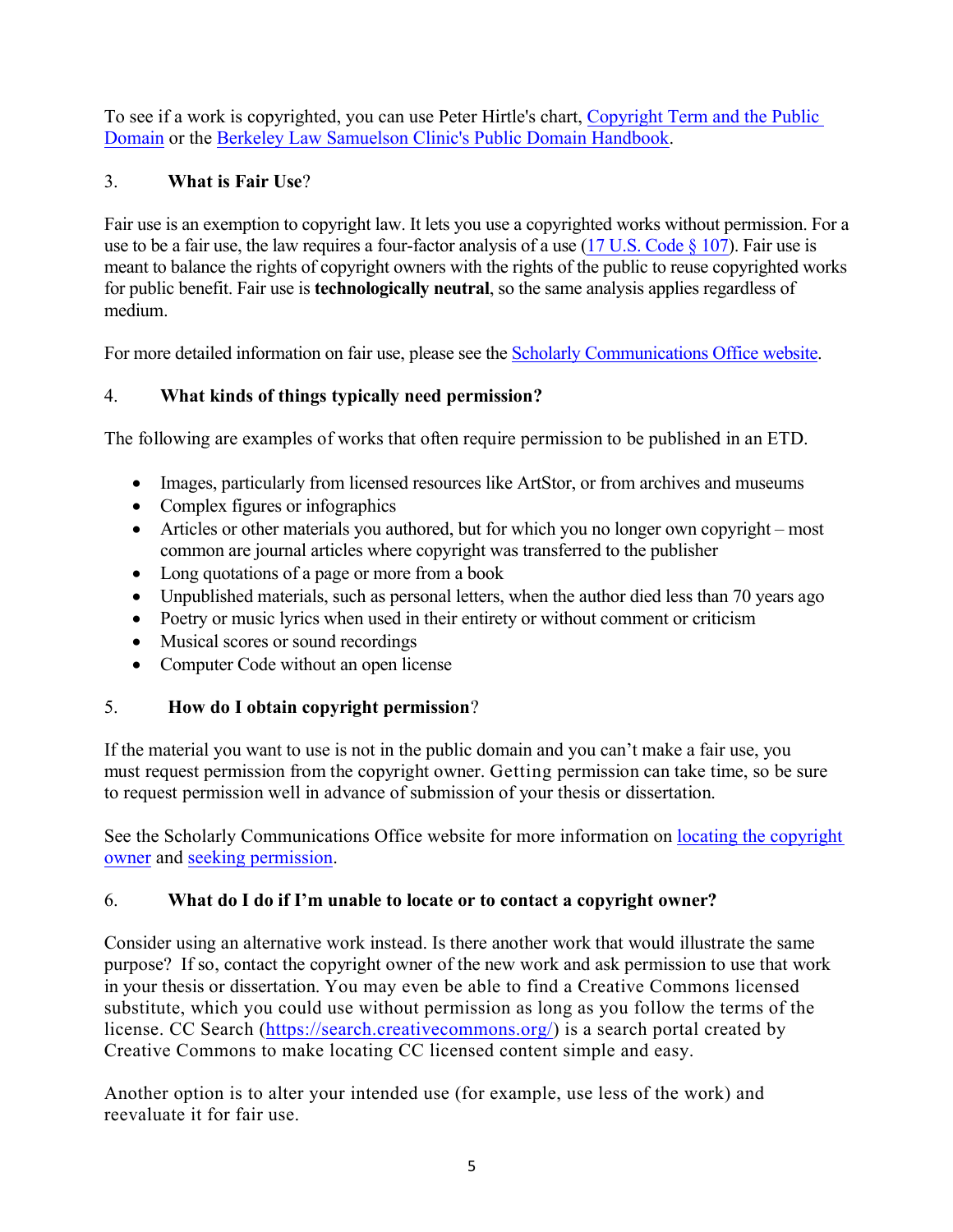Ultimately, however, if you can't locate a copyright owner or don't receive a response, and your use is not fair, you cannot simply use the work anyway. You must remove the material from the copy of your thesis or dissertation you submit to the ETD repository.

## 7. **What if I previously published an article, and now want to include it as a chapter in my dissertation?**

First, you must determine whether you are still the copyright owner of that article. Before a journal publishes an article, they require the author to sign an author's agreement or publication agreement. Sometimes publishers will ask the author to transfer the copyright in the article to the publisher. Look at the agreement you or your PI signed upon publication. If you did not transfer your copyright to the publisher, then you are still the copyright owner of the article, and you may republish the article in your thesis or dissertation. However, if you did transfer your copyright to the publisher, the publisher now owns the copyright in your article and you must ask the publisher for permission to republish the article in your thesis or dissertation.

### 8. **Are the images and figures I want to use in my thesis or dissertation covered under Fair Use?**

Including images and figures in your thesis or dissertation may not be a fair use. It depends on several factors, including how much of an image or figure you are using, what purpose the image or figure serves in your thesis or dissertation, and if there is a market to license the image or figure for a thesis or dissertation.

The Visual Resource Association's *Statement on the Fair Use of Images for Teaching, Research, and Study* and the College Art Association's *Code of Best Practices in Fair Use for the Visual Arts* may help you assess whether or not your use of an image or figure is a fair use.

### 9. **Can I use images from ARTstor (or other image database) in my thesis or dissertation without permission?**

The use of images from ARTstor and Luna Insight is covered by copyright law. It is also likely covered by a license agreement. The terms of the license agreement dictate the use of the images from that collection. Licenses are legal contracts and take precedence over copyright law, even where the license is more restrictive than copyright law. For example, the license agreement for ARTstor does NOT allow you to publish ARTstor images in your thesis or dissertation.

## 10. **Can I use images from a library, archive, or museum?**

The use of images from library, archive and museum collections, while covered by copyright law, may also have additional restrictions placed on their use by the owner of the images. Contact the library, archives, or museum directly for permission to use these images

## 11. **Can I use images I found on Google?**

Images found online are likely copyright protected. To include them in your thesis or dissertation, you will want to either seek permission from the copyright owner or ensure that you are making a fair use with these images.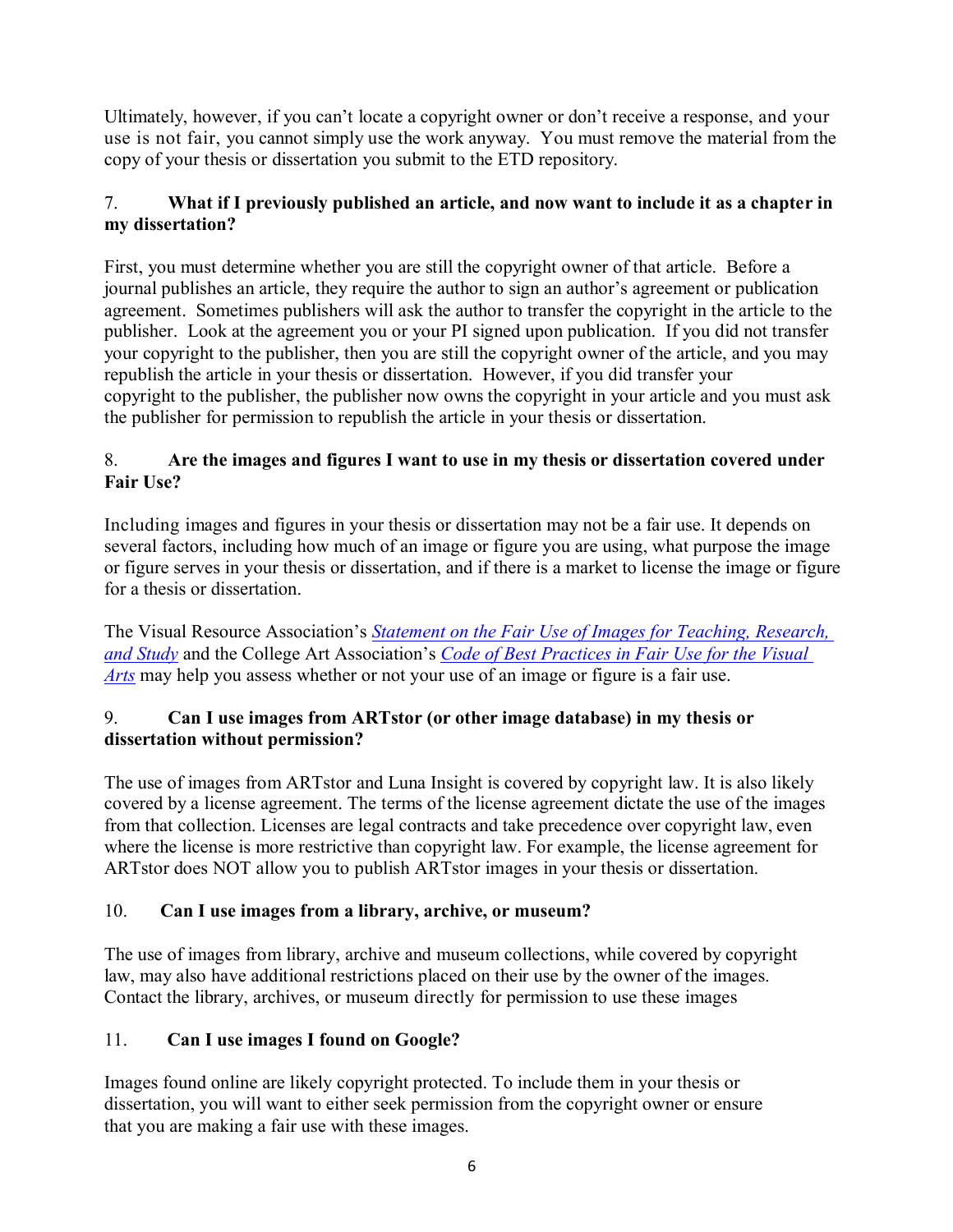Additionally, some websites have terms of use that restrict how you can use content on the website, including images. Terms of use are contractual and take precedence over copyright law, even where the terms are more restrictive than copyright law. If this is the case, contact the website directly for permission to use these images.

## 12. **Can I include images from a government website in my dissertation without permission?**

Works created by U.S. federal government employees in their official capacity are not protected by copyright, and are freely available for use. However, if a government agency hired a contractor to take the picture, then that picture may be protected by copyright. If the picture was taken by a contractor, there will likely be a statement to that effect, either on the image itself or on the web page.

## 13. **Can I use data from a government website in my dissertation without permission?**

Data is not protected by copyright. However, a compilation of data can be copyrightable if it is sufficiently unique. An expression of data, like a graph, chart, or figure, is also copyrightable. If you plan on using only the underlying data found on a website and it is not an original compilation, you do not need permission. However, if you plan to use an original compilation of data or an expression of that data, you will likely need to obtain permission.

If the graph or chart was created by a U.S. federal government employee. In that case, you would not need permission. (See question #12)

## 14. **Can I use satellite images in my dissertation without permission?**

It depends on who created the satellite images. If the images were created by a U.S. federal government employee, then you do not need permission, as such works are not protected by copyright. However, if another government (for example, a state or foreign government) or organization created the images, you will likely need permission. If you need permission, contact that government or organization and explain your use.

See the Scholarly Communications Office website for more information on seeking permissions.

## 15. **Can I include a still image from a movie or television show in my thesis or dissertation without permission?**

Film stills are copyright protected works. You can include film stills in your thesis or dissertation if your use fits within fair use guidelines.

The Society for Cinema and Media Studies' *Fair Usage Publication of Film Stills* may help you assess whether or not your use of an image or figure is a fair use

### 16. **If I need to remove material from my dissertation because I couldn't get permission to use it, what should I put in its place?**

If the material, such as an image, is available online, you can insert a link to it. Linking to material online is not an infringement. You are not making a copy, but merely pointing to the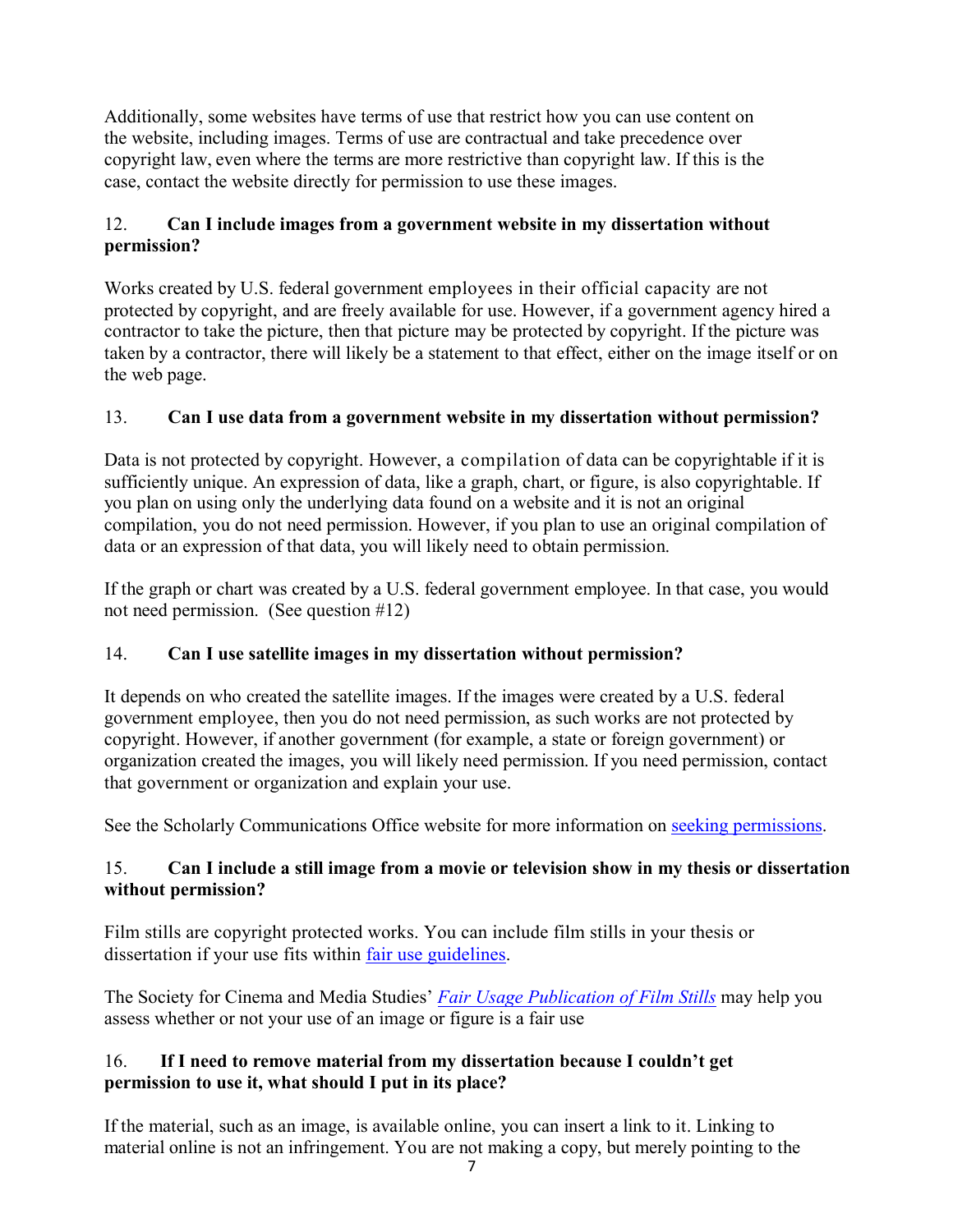location of that material. NOTE - If you link to a subscription-based resource, the user must have subscription access to that resource to view the material.

If the material is not available online, you could insert a citation, and a sentence stating that you had to remove the material due to lack of permissions. For example:

Statue of Liberty. John Doe. 28 May 2008. Image removed due to copyright restriction.

With images, it is best to replace the image with a plain grey box. This will main your spacing and pagination.



*Puppy ennui* © 2017 Melanie T. Kowalski *Puppy ennui* © 2017 Melanie T. Kowalski

### 17. **Once I get permission, how do I cite that in my dissertation?**

When you receive permission, the copyright owner may tell you how they wish to be cited. If not, it is best to cite the work by including a brief caption, as follows:

© [Date of Publication or Creation] [Name of Copyright Owner] Reproduced by Permission.

### 18. **How do I cite something that has a Creative Commons License, and where do I put that on the ETD form?**

Most creative commons licenses require that you attribute the original creator when using their work. For more information, see the Creative Commons *Best Practices for Attribution* wiki.

Part 4 of Emory's ETD submission form asks that you list the items for which you've sought permission. Even though you do not need to ask for permissions for things licensed under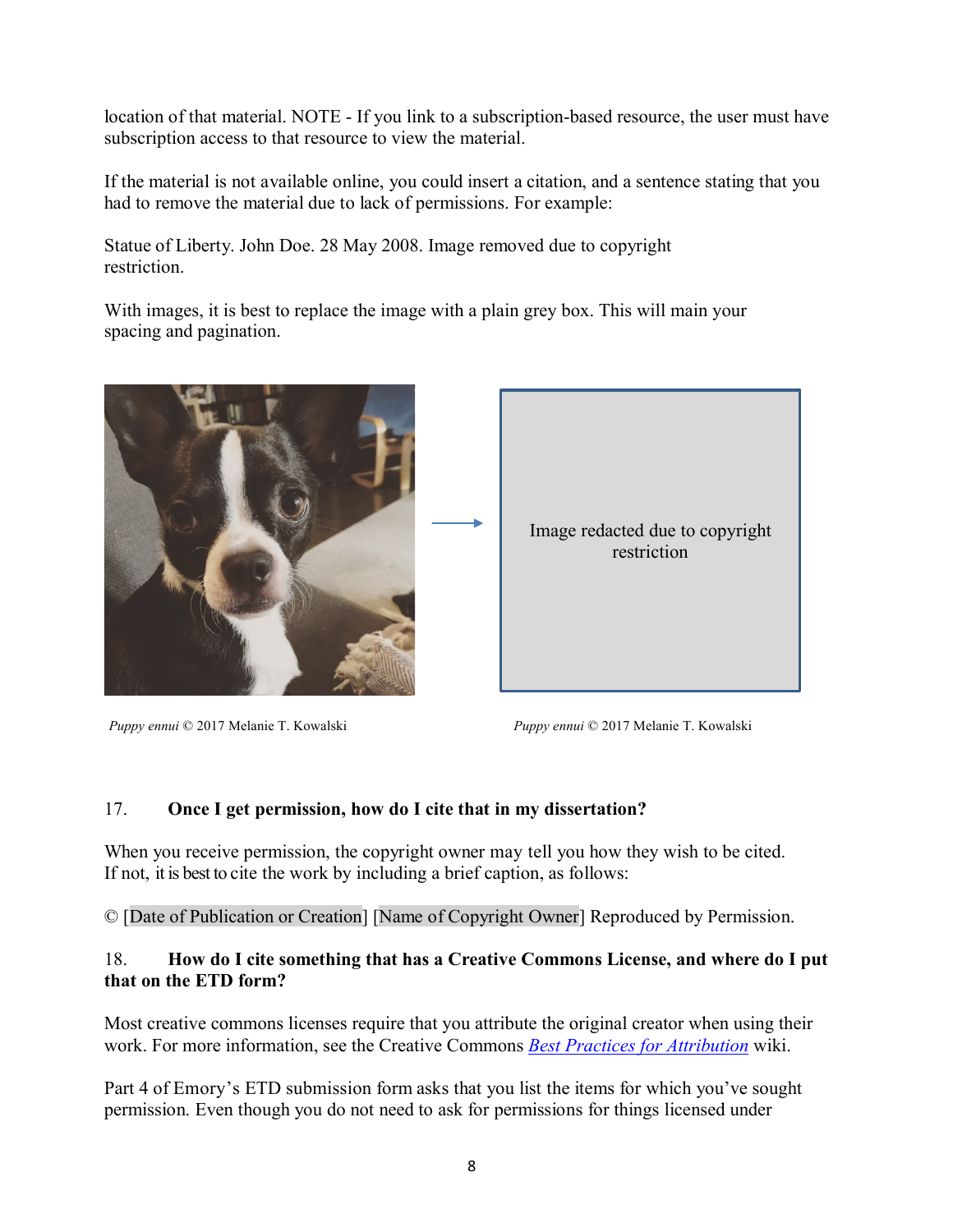Creative Commons licenses, you can list that information in this section. List the item and then state the Creative Commons license under which it is licensed. For example:

> Statue of Liberty. John Doe. 2008. Licensed under a Creative Commons Attribution 3.0 License (http://creativecommons.org/licenses/by/3.0)

## **ETDs and Open Access**

### **1. What does open access mean?**

Open access (OA) is a digital, online, free method of sharing scholarship. Emory's Electronic Theses and Dissertations system is open access, which means your thesis or dissertation will be freely available for anyone in the world to read. Open access does not mean that you are not the copyright owner of your thesis or dissertation. It does not mean that anyone can use, copy, or distribute your work without permission. It only means that your work is freely available for them to read and download. If anyone would like reuse your work, they will need to contact you for permission.

### **2. Should I embargo my thesis or dissertation? For how long?**

Emory's ETD program allows you to restrict access to your thesis or dissertation for a limited period of time through an embargo. You may choose to restrict access to your work for six months, one year, two years, or six years, depending on your school's embargo policies. Consult with your advisor about your wish to restrict access to your thesis or dissertation. Your school or program must approve any embargo request.

There are several reasons you may want to restrict access to your work for a period of time, including patent applications, sensitive data, or publication concerns. If your dissertation contains work you previously published in journals or elsewhere, check that your access level is compatible with the permissions granted by the entities who published your work. If you plan to publish all or part of your thesis or dissertation in the future, check whether the publishers with whom you might publish consider an electronically accessible thesis or dissertation to be "prior publication." However, most books produced from dissertations require considerable revision, so your publisher may not consider depositing your thesis or dissertation in the repository as a prior publication. Some publishers may want to be the first place your work is published, a requirement that you can satisfy through the use of an embargo.

If your ETD describes an invention or discovery that could potentially have commercial application and therefore may be patented, further conversation is required before you submit your ETD. If you or your faculty advisor(s) have any questions about patents and commercial applications, please contact the Emory Office of Technology Transfer.

Please note that an embargo does not eliminate the need to seek permission to use copyrighted material. Copyright law applies to both embargoed and unrestricted theses and dissertations submitted to Emory's ETD repository.